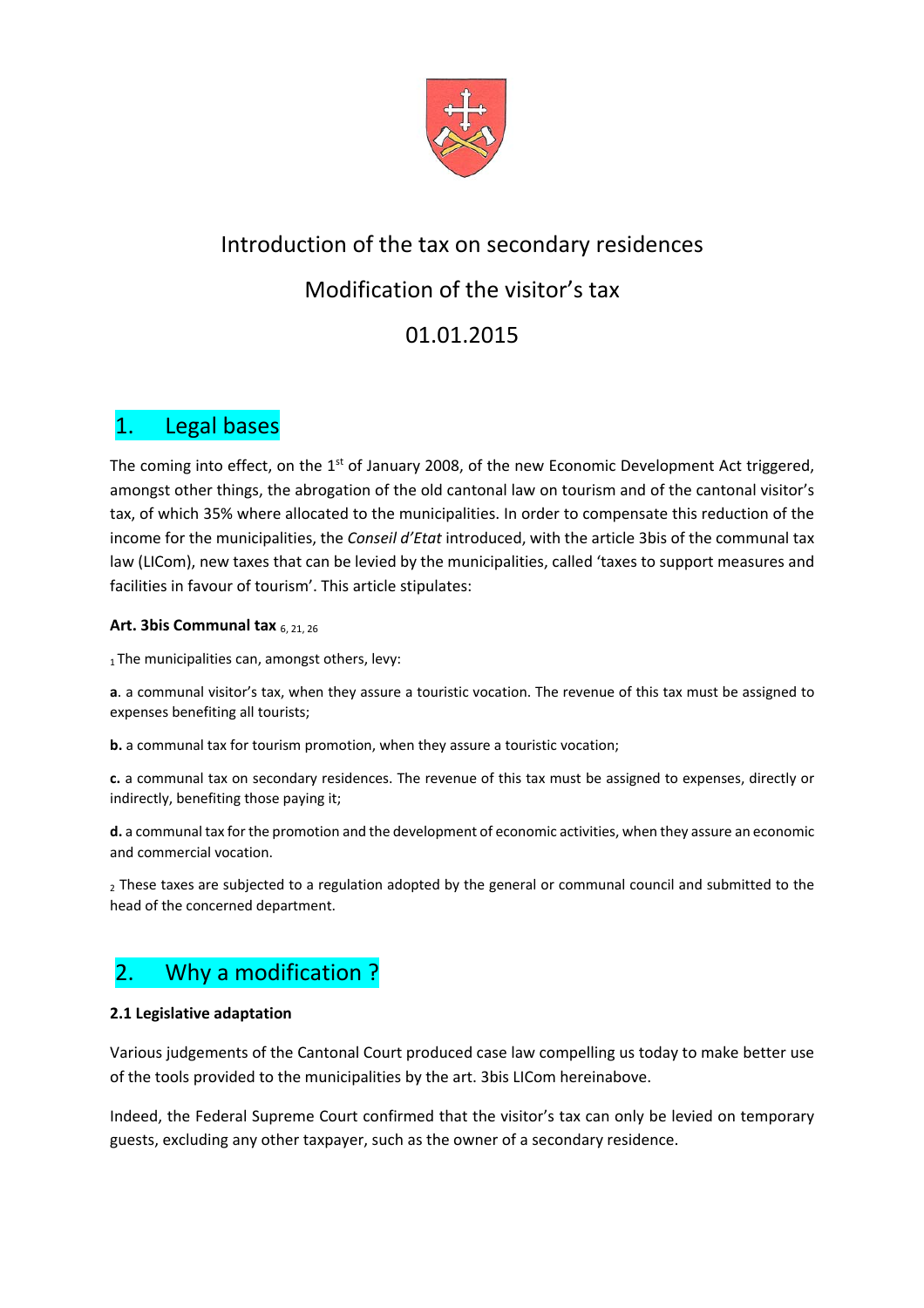Consequently, it is necessary to distinguish the visitor's tax, addressed to temporary guests, from the tax on secondary residences. Therefore, it is not a question of introducing a new tax for the owners (of secondary residences) but of **replacing** the annual visitor's tax by a tax on secondary residences.

Numerous municipalities already made this distinction and apply this new system, including the Montreux area, the Pays‐d'Enhaut, around forty municipalities of La Côte (Gland, Rolle, etc.), the Cossonay, Aubonne and Morges region, Avenches, etc.

### **2.2 Cohesion with our tourist partners**

The tourist association of the axis number 1 (Villars‐Diablerets‐Gryon‐Bex) created by the merger of the tourist offices should offer a regional cohesion and avoid disparities between the four municipalities constituting it. This is why we based our two new regulations on that of Ormont‐Dessus, already in effect and enforced so far, and included/decided to fix the same rate.

### **2.3 Rental incentives**

The main novelty is the introduction of rental incentives, in order to increase the housing occupancy. The owners letting their real estate property will have the possibility to benefit from a refund on their set annual tax according to the terms detailed hereinbelow.

# 3 What is changing ?

| <b>BEFORE</b>                        |           |             | <b>AFTER</b>                           |            |  |
|--------------------------------------|-----------|-------------|----------------------------------------|------------|--|
| Visitor's Tax                        |           |             | Tax on secondary residences            |            |  |
| Fixed at 1,9 ‰ of the EF, min. 250.- |           |             | Fixed at 2,4 ‰ of the EF, max. 3000.-, |            |  |
| max. 1900.-                          |           |             | min 350.-                              |            |  |
|                                      |           |             | Refund if property rented              |            |  |
| Per night, various rate depending on |           |             | Visitor's tax per night, unaltered     |            |  |
| the season                           |           |             |                                        |            |  |
|                                      |           |             |                                        |            |  |
| Examples :                           | before    | after       |                                        | difference |  |
| EF 100'000                           | Fr. 250.- | Fr. 350.-   |                                        | $100 -$    |  |
| EF 250'000                           | Fr. 475.- | $Fr. 600 -$ |                                        | $125 -$    |  |



EF 500'000 Fr. 950.‐ Fr. 1200.‐ 250.‐ EF 1 million Fr. 1900.‐ Fr. 2400.‐ 500.‐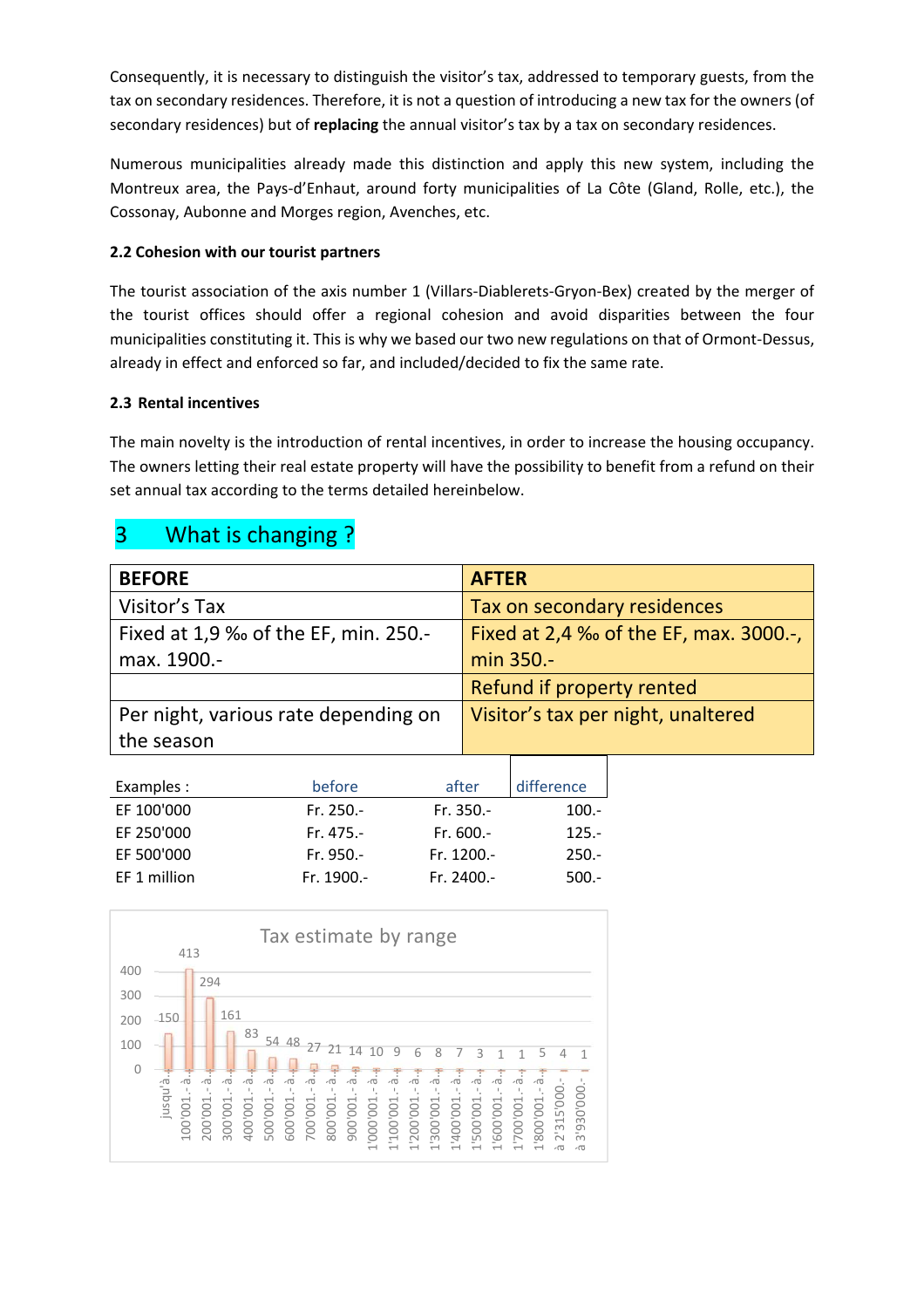65% of the owners have a tax estimate lower than fr. 300'000.‐ and, consequently, the actual increase will be equal to or lower than fr. 150.‐ per year.

N.B. the regulation allows for a maximum rate of 4‰ of the EF, in order not to require a modification of the legal basis for each adjustment, but it is the 2,4‰ rate that will be applied, exactly as it is done in Les Diablerets. Of this rate, a share of 0,6‰ is directly assigned to the free‐access card and a share of 0,4‰ will fund tourist facilities.

### 4 Why an increase ?

### **4.1 Maintenance and development of the facilities**

After the federal votation limiting secondary residences, our resources, based on the property development and the real estate market significantly diminished and we need to be able to guarantee the repair and maintenance of our various tourist facilities. It is also important to continue investing and financing new amenities for our guests in order to keep a strong and modern image. The resort gains attractiveness and the secondary residences gain in value!

Amongst others, improvements are planned at the Gryon-Parc (2014), at Frience or at Cergnement. The tennis courts require a refurbishment and the snow groomer used for the cross-country ski and winter-walking trails will eventually need to be replaced. Of course, this is a non-exhaustive list.

### **4.2 Common participatory effort**

A tax increase was imposed on the residents of Gryon in 2013, adding 3 tax points. The communal council asked, at the time, that the owners of secondary residences also contribute to this effort. The tax increase imposed on our citizens can be paralleled to that generated by the tax on secondary residences seeing as it represents, for example, approximately fr. 200.‐ for an annual tax of fr. 5000.‐.

# 5 Terms and conditions of the rental incentives

### **5.1 Basic principles**

While the property is rented (or lent) to a third party, the owner is not staying in the property and, thus, cannot 'benefit' from the facilities and various advantages. As the occupiers of the property will pay the visitor's tax, it is natural that the owner can deduct these visitor's taxes from his basic tax, in the form of **a credit** to be claimed on the invoice for the following year. (N.B. as to date, the guests and relatives staying in the property at the same time as the owner are exempt from the visitor's tax)

The communal regulation states that this credit is of 75% of the declared and paid visitor's tax. The 25% remaining remains in possession of the collection agency to cover the administrative costs of management. This credit is limited to the annual total of the fixed tax on secondary residences (art. 10).

Upon request, the owner renting his property yearly as a secondary residence can transfer the expenses and benefits from the tax on secondary residences in favour of the actual occupier of the accommodation (art. 7).

### **5.2 Application**